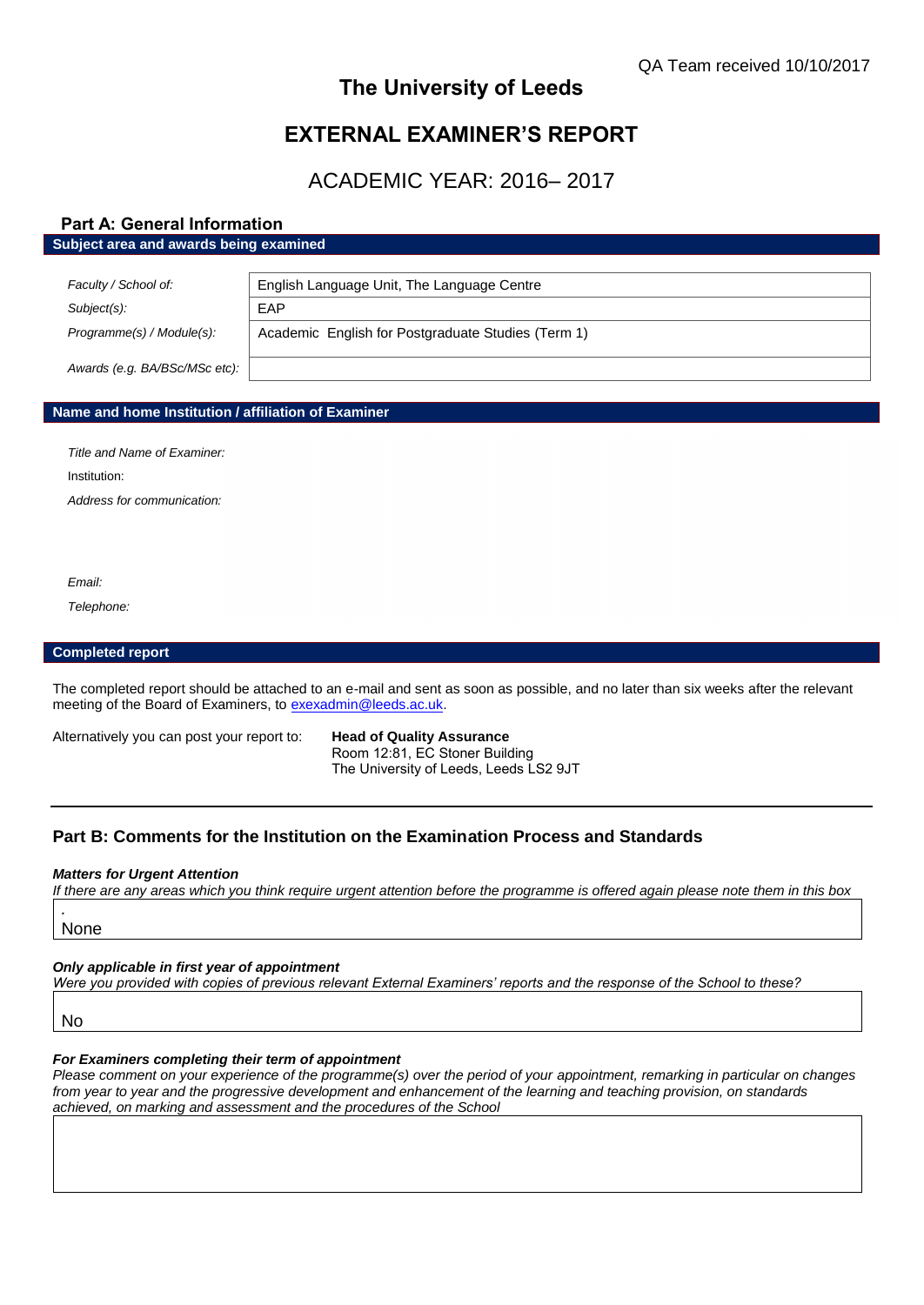## **Standards**

- **1. Please indicate the extent to which the programme Aims and Intended Learning Outcomes (ILOs) were commensurate with the level of the award**
	- *The appropriateness of the Intended Learning Outcomes for the programme(s)/modules and of the structure and content of the programme(s);*
	- *The extent to which standards are appropriate for the award or award element under consideration.*

The intended learning outcomes are appropriate for the level of the programme. The programme is focused on the academic language and literacy skills students will need to function effectively on their postgraduate programmes, and asks students to complete a range of appropriate and demanding tasks that include extensive reading and extended writing.

# **2. Did the Aims and ILOs meet the expectations of the national subject benchmark (where relevant)?**

 *The comparability of the programme(s) with similar programme(s) at other institutions and against national benchmarks and the Framework for Higher Education Qualifications.*

 I am familiar with other EAP programmes of this type both as a teacher and an external examiner. I can confirm that this programme compares well, in terms of level and rigour, to similar programmes at my own institution and other institutions with which I am familiar.

# **3. Please comment on the assessment methods and the appropriateness of these to the ILOs**

- *The design and structure of the assessment methods, and the arrangements for the marking of modules and the classification of awards;*
- *The quality of teaching, learning and assessment methods that may be indicated by student performance.*

Overall, assessment methods are appropriate and effective, and there is clear evidence of double marking and effective marking standardisation. Specific marking criteria have been developed for each task, although these are rather more 'teacher-facing' than 'student-facing'. It might interesting to consider whether these could be refined to make them more accessible to students, as they do form a key element of student feedback.

There is a real jump in difficulty between levels 1 and 2 and level 3. In levels 1 and 2 students conduct research in groups and produce relatively simple reports with minimal referencing. In level 3 students work independently with a very challenging, discipline-focused essay question that demands both extensive reading and considerable autonomy in finding appropriate sources. I wonder if the course could be structured so that the level 1 and 2 programme and assessments provide more preparation for this challenging (but effective and valuable) task. This could mean a stronger focus on paraphrasing, referencing and argument and perhaps essay tasks that reflect level 3 more closely. There could also be consideration of whether more genres of academic writing need to be considered in levels 1 and 2. There is strong focus on the research report (level 1 and 2) and non-academic genres (level 1), but no real consideration of essays, for example.

The programme may also want to consider the 10% of marks allocated at each level to reflection.it is not entirely clear what is being assessed and I would question the value of these tasks. Reflection is, of course, valuable for student learning and development and reflective writing is becoming more important in various academic departments. Perhaps greater clarity on the function of these assessments and more detailed input on the genre students were trying to produce would be useful.

All assessment tasks (aside from reflections) in level 1 and 2 have an element of 'group work'. The students do both the initial research for their project and their presentation in the same group. This raises the question of the extent to which poorly performing groups impact an individual's performance, and whether students are fully engaging with the research process at these levels. Group work is valuable and something students will probably meet on their academic courses, so it is clearly something that should be included in the course. However, the programme might want to consider the volume of group work in levels 1 and 2.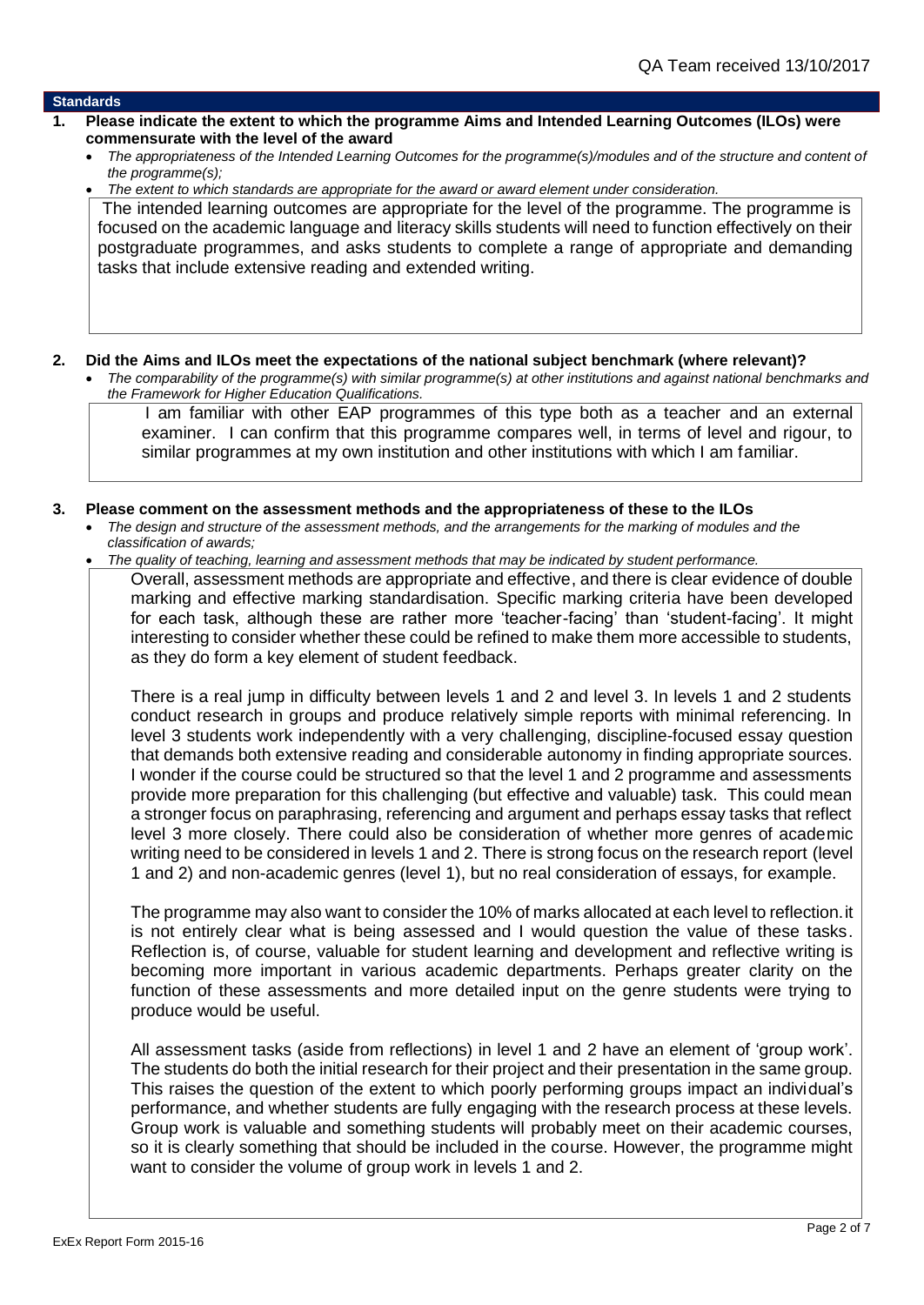- **4. Were students given adequate opportunity to demonstrate their achievement of the Aims and ILOs?**
	- *The academic standards demonstrated by the students and, where possible, their performance in relation to students on comparable courses;* 
		- *The strengths and weaknesses of the students as a cohort.*

 The students generally performed well, with students at the top end of the scale producing academic writing that suggests they would cope very well on Postgraduate programmes. The level 3 essay task was particularly effective in offering the most capable the chance to engage with reading and research from their own disciplines and produce interesting work. Even students at the lower end of the mark scale demonstrated an awareness of academic style, structure and conventions that indicates the programme is offering effective preparation.

- **5. For Examiners responsible for programmes that include clinical practice components, please comment on the learning and assessment of practice components of the curriculum** N/A
- **6. Please comment on the nature and effectiveness of enhancements to the programme(s) and modules since the previous year**

*It would be particularly helpful if you could also identify areas of good practice which are worthy of wider dissemination.*  N/A

**7. Please comment on the influence of research on the curriculum and learning and teaching**

*This may include examples of curriculum design informed by current research in the subject; practice informed by research; students undertaking research.* 

 The programme and assessments are clearly informed by understanding of EAP scholarship and research. All levels (1,2 and 3) ground their materials and themes in the University context, and the Level 3 focus on the theme of 'risk' which leads to an essay and a multidisciplinary conference, is creative and university-embedded approach to the problem of having students from a broad range of disciplines in a single class. Students in this level have the opportunity to really engage with language, literature and ideas in their particular discipline which offers the best preparation for their academic future.

# **8. Where the programme forms part of an Integrated PhD, please comment on the appropriateness of the programme as training for a PhD**

N/A

# **For Examiners involved in mentoring arrangements**

**9. If you have acted as a mentor to a new External Examiner or have received mentor support please comment here on the arrangements**

 $\mid N/A$ 

## **The Examination/Assessment Process**

**10. The University and its Schools provide guidance for External Examiners as to their roles, powers and responsibilities. Please indicate whether this material was sufficient for you to act effectively as an External Examiner.**

*Whether External Examiners have sufficient access to the material needed to make the required judgements and whether they are encouraged to request additional information.*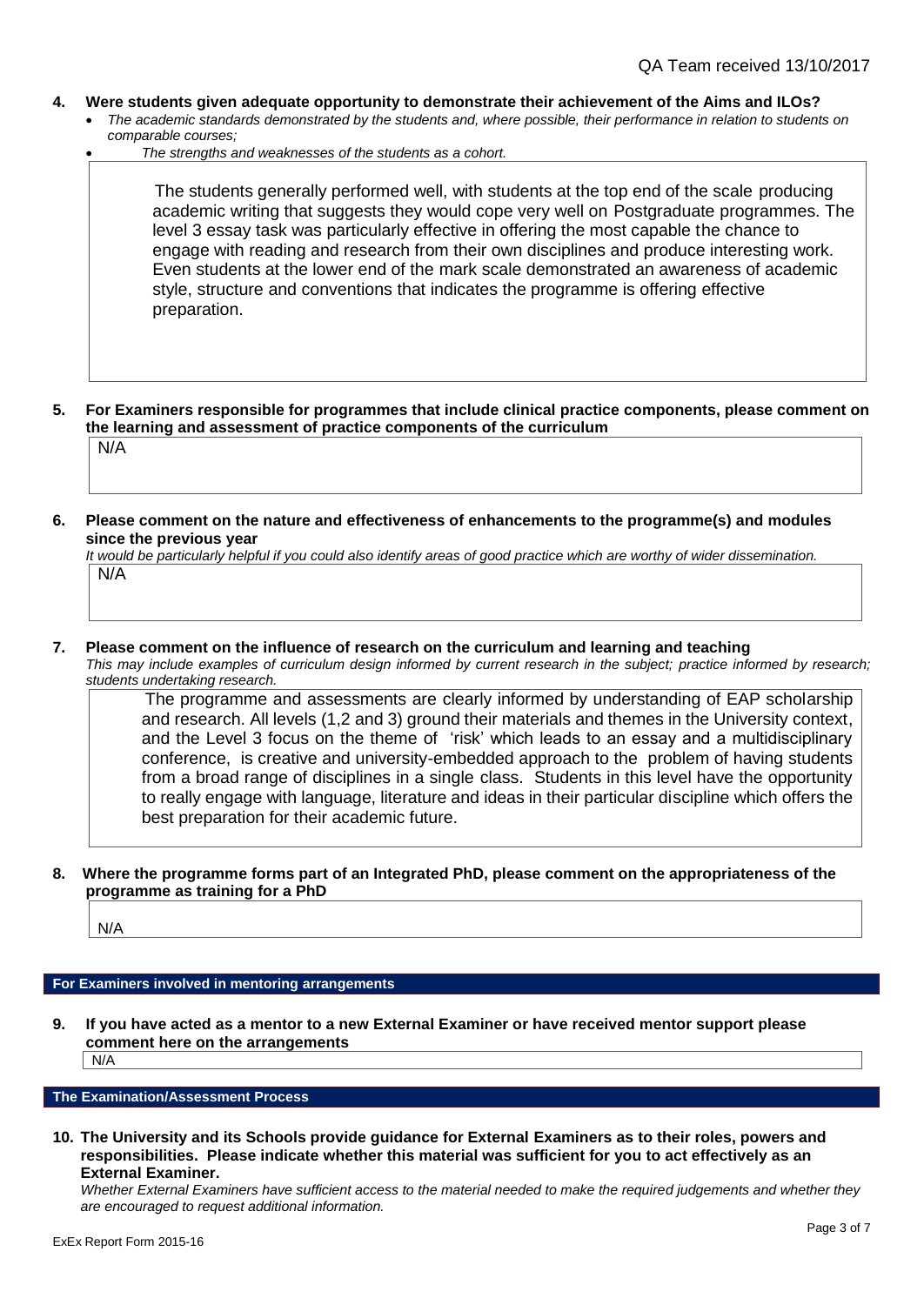Yes

**11. Did you receive appropriate documentation relating to the programmes and/or parts of programmes for which you have responsibility, e.g. programme specifications or module handbooks, marking criteria?** *The coherence of the policies and procedures relating to External Examiners and whether they match the explicit roles they are asked to perform.* 

Yes

**12. Were you provided with all draft examination papers/assessments? Was the nature and level of the questions appropriate? If not, were suitable arrangements made to consider your comments?**

N/A

**13. Was sufficient assessed / examined work made available to enable you to have confidence in your evaluation of the standard of student work? Were the scripts clearly marked/annotated?** 

Yes

- **14. Was the choice of subjects for dissertations appropriate? Was the method and standard of assessment appropriate?** N/A
- **15. Were the administrative arrangements satisfactory for the whole process, including the operation of the Board of Examiners? Were you able to attend the meeting? Were you satisfied with the recommendations of the Board?**

Yes

**16. Were appropriate procedures in place to give due consideration to mitigating circumstances and medical evidence?**

Yes

**Other comments**

**Please use this box if you wish to make any further comments not covered elsewhere on the form**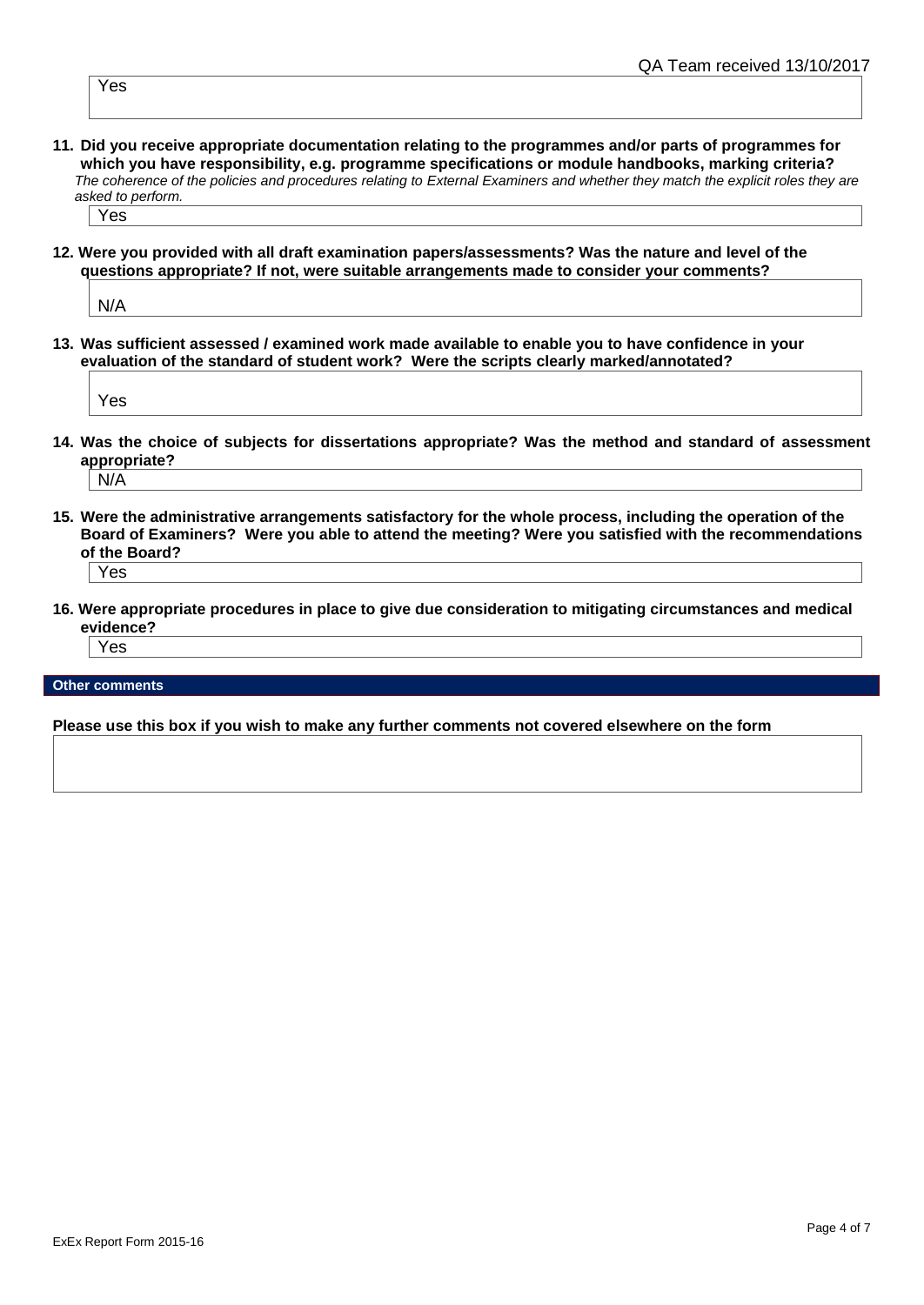# **Part C: School Response to External Examiner Report**

**Name of School and Head of School (or nominee)**

*Title and Name of Responder: Position\*: Faculty / School of: Address for communication:*

*Email:*

*Telephone:*

*\*If the individual responding to the report is not the Head of School please state their position within the School.*

#### **Completing the School response**

The completed School response (including the full original report) should be attached to an e-mail and sent to the Pro-Dean for Student Education in the relevant Faculty. Following approval by the Pro-Dean for Student Education, the School must send the response (including the full original report) directly to the External Examiner. A copy must also be emailed to the Quality Assurance Team at gat@leeds.ac.uk. External Examiners should receive a formal response no later than six weeks after receipt of the original report.

## *Response to Points of innovation and/or good practice*

## *Response to Enhancements made from the previous year*

N/A

# *Response to Matters for Urgent Attention*

*If any areas have been identified for urgent attention before the programme is offered again please provide a specific response to them here:*

N/A

# *Response to questions 1-7 (and related comments)*

*Schools may provide a general response; however, where Examiners raise specific points these must be addressed individually:*

*Specific marking criteria have been developed for each task, although these are rather more 'teacher-facing' than 'student-facing'. It might be interesting to consider whether these could be refined to make them more accessible to students, as they do form a key element of student feedback.*

**Response:** We acknowledge that the marking criteria may be difficult for students to interpret, and we acknowledge that this could reduce its efficacy as a tool for student development. However, the same criteria is used across all post-graduate pre-sessionals. Therefore major decisions made regarding the criteria are not made at programme-level. A small focus group led by the Deputy Director for Student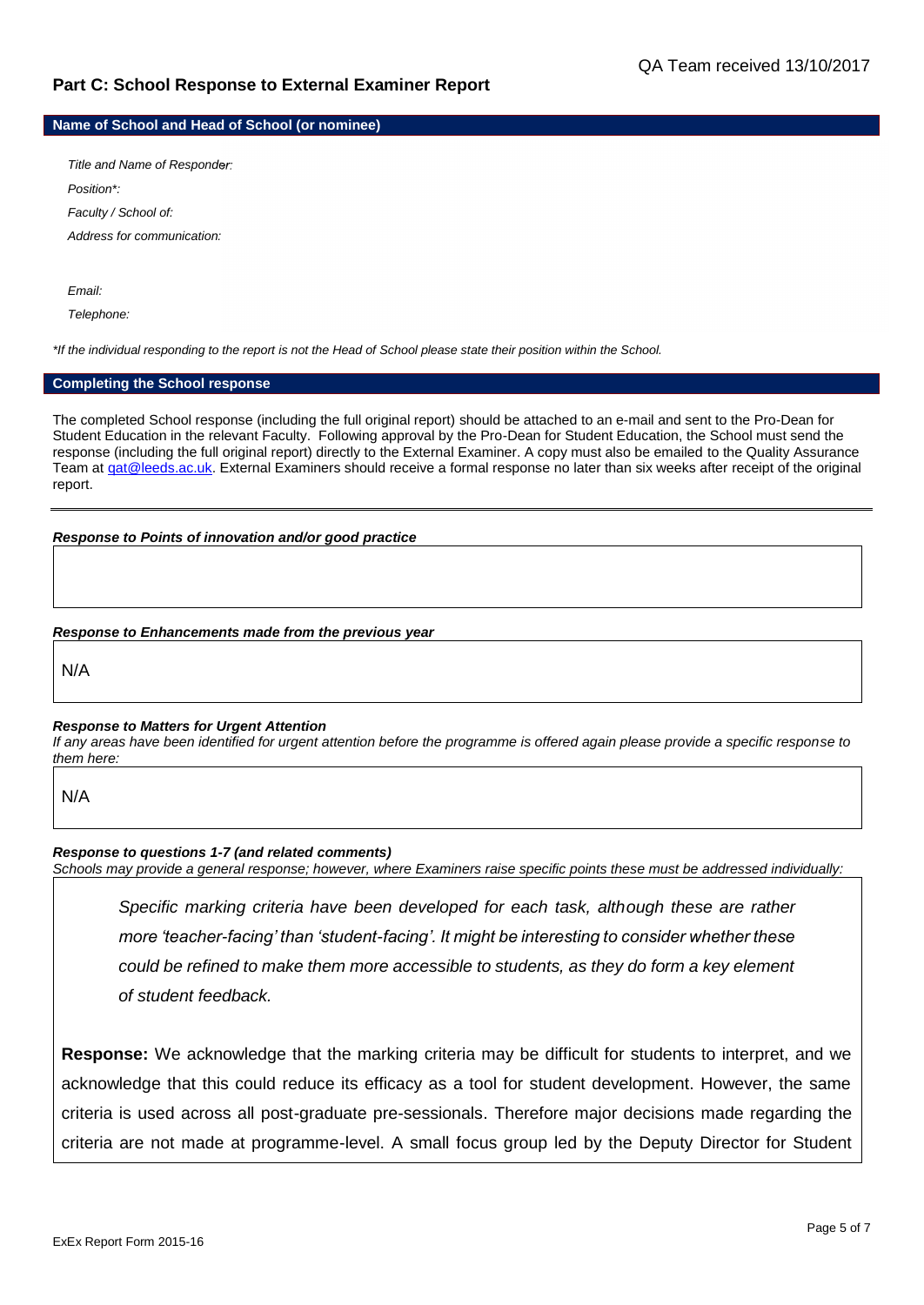Education will meet later this year to review and develop the criteria. Your comments will be passed to this group and we will inform you of any outcomes.

*I* wonder if the course could be structured so that the level 1 and 2 programme and *assessments provide more preparation for this challenging (but effective and valuable) task. This could mean a stronger focus on paraphrasing, referencing and argument and perhaps essay tasks that reflect level 3 more closely. There could also be consideration of whether more genres of academic writing need to be considered in levels 1 and 2.*

**Response:** Generally, we believe that Levels 1 and 2 offer a lot of appropriate scaffolding for Level 3. However, we intend to review the content of both levels in March (2017). The changes agreed in this review will be implemented for the academic year 2017/18. In this meeting we will consider implementing these suggestions. We will update you on the developments agreed in the meeting.

*The programme may also want to consider the 10% of marks allocated at each level to reflection. It is not entirely clear what is being assessed and I would question the value of these tasks. Reflection is, of course, valuable for student learning and development and reflective writing is becoming more important in various academic departments.* 

**Response:** Following your comments in the report and your comments following the progression board meeting, we have discussed our current approach to reflection at length. We agree that there are issues relating to assessing reflective writing. In response, we have decided to remove reflection from the assessment of all AEPS levels in 2017/18 academic year. We agree that developing reflective skills is important so we will aim to embed reflection elsewhere in the course. We will also continue to encourage formative reflective writing through the reflective journal area on the VLE.

*All assessment tasks (aside from reflections) in level 1 and 2 have an element of 'group work'. The students do both the initial research for their project and their presentation in the same group. This raises the question of the extent to which poorly performing groups impact an individual's performance, and whether students are fully engaging with the research process at these levels. Group work is valuable and something students will probably meet on their academic courses, so it is clearly something that should be included in the course. However, the programme might want to consider the volume of group work in levels 1 and 2.* 

**Response:** We agree that groupwork is valuable and should have a place on AEPS. We also acknowledge the problems relating to assessment associated with groupwork you have highlighted. Currently, for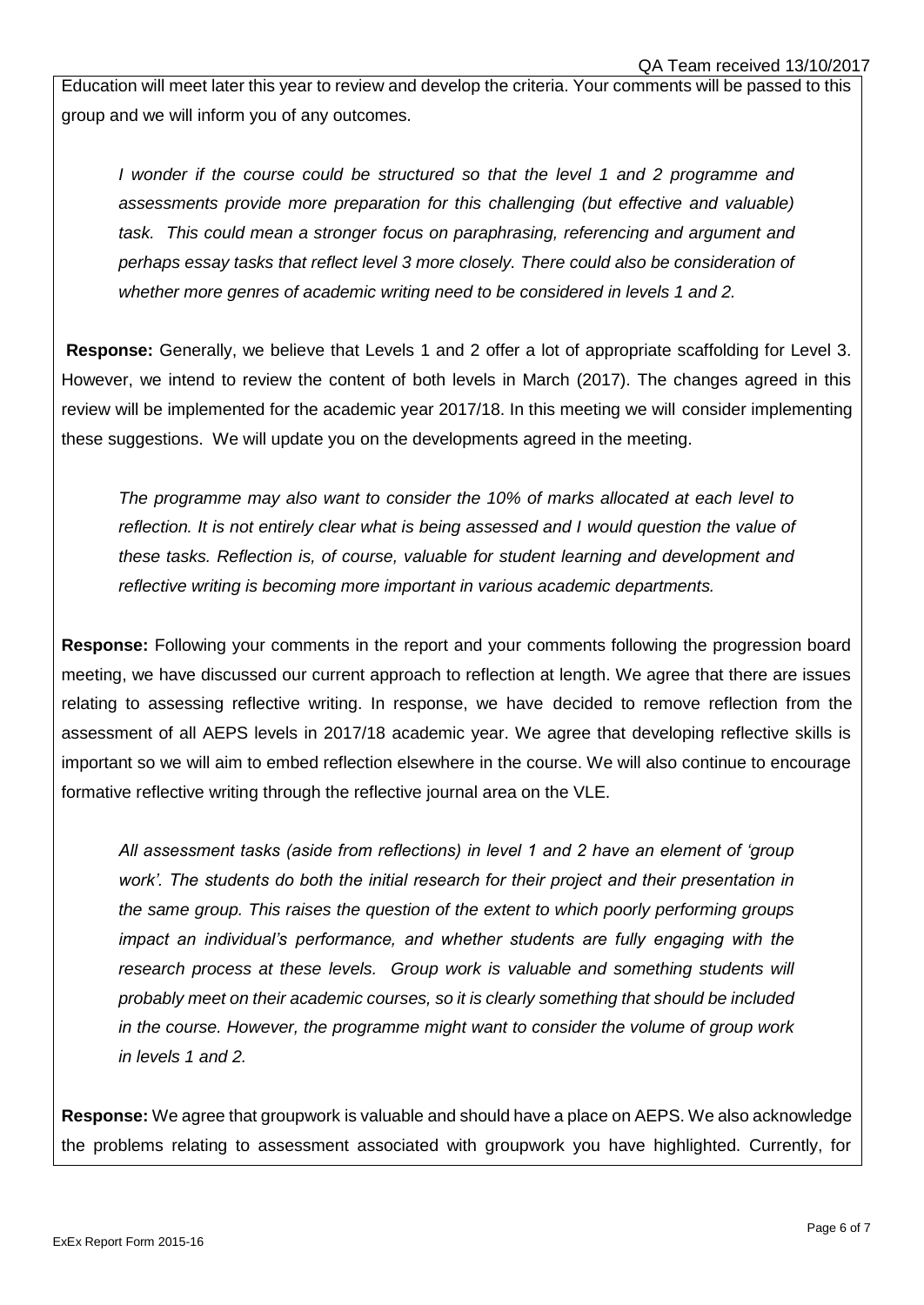presentations, we give individual language marks in group presentations. We will closely consider the volume of group work when we review the levels in March.

## **Standards**

### *Response to questions 8 to 16 (and related comments)*

*Schools may provide a general response; however, where Examiners raise specific points these must be addressed individually:* N/A

## **Assessment and Feedback**

## *Response to questions 17 to 19 (and related comments)*

*Schools may provide a general response; however, where Examiners raise specific points these must be addressed individually:*

N/A

## **The Progression and Awards Process**

## *Response to questions 20-35 (and related comments)*

*Schools may provide a general response; however, where Examiners raise specific points these must be addressed individually:*

N/A

# **Other comments**

*Response to items included in the 'Other Comments' section of the report*

N/A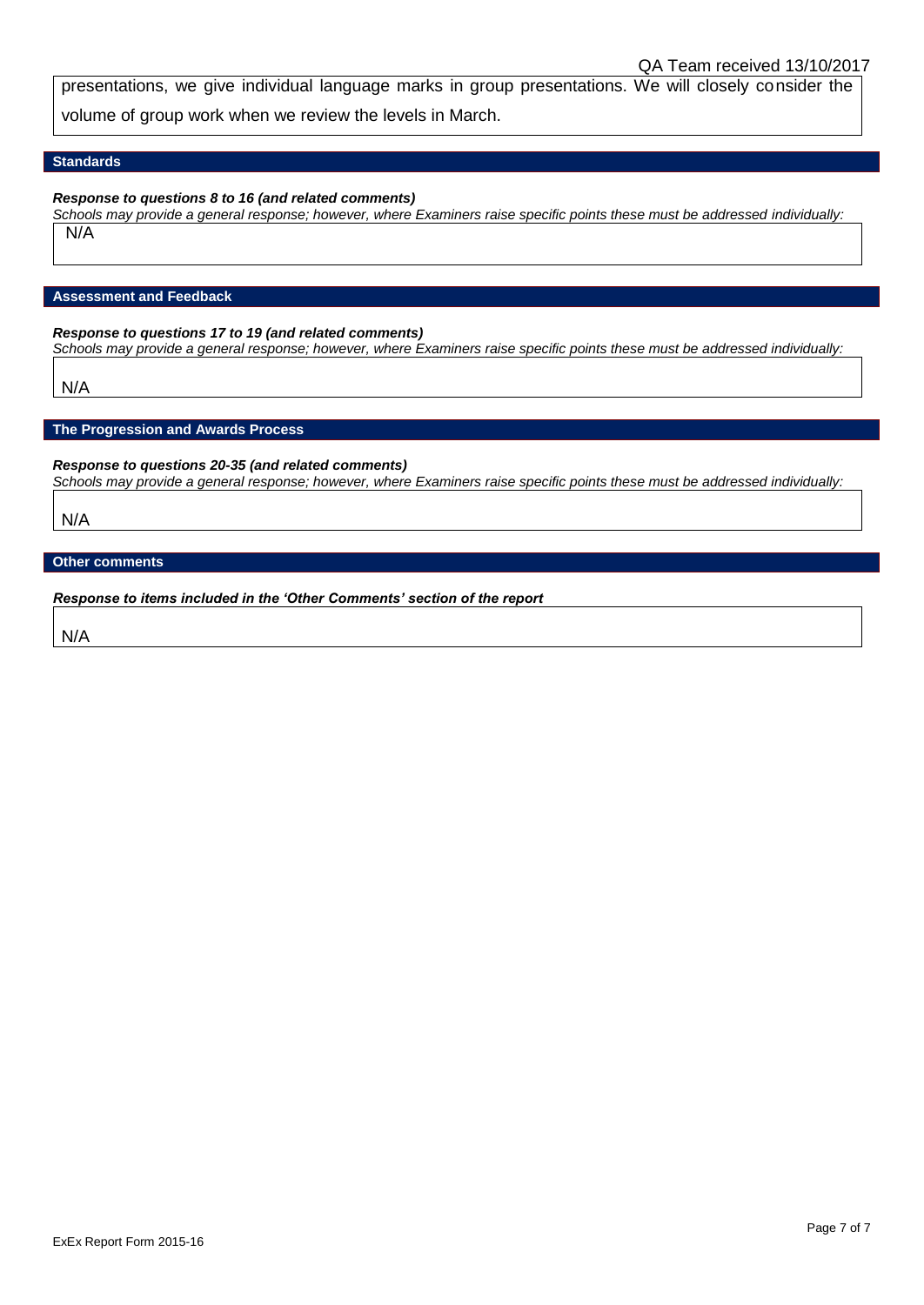# **The University of Leeds**

# **EXTERNAL EXAMINER'S REPORT**

ACADEMIC YEAR: 2016– 2017

# **Part A: General Information**

## **Subject area and awards being examined**

| Faculty / School of:          | The Language Centre                                |
|-------------------------------|----------------------------------------------------|
| Subject(s):                   | EAP                                                |
| Programme(s) / Module(s):     | Academic English for Postgraduate Studies (Term 3) |
| Awards (e.g. BA/BSc/MSc etc): | N/A                                                |

# **Name and home Institution / affiliation of Examiner**

*Title and Name of Examiner: Institution:*

*Address for communication:*

*Email:*

*Telephone:*

#### **Completed report**

The completed report should be attached to an e-mail and sent as soon as possible, and no later than six weeks after the relevant meeting of the Board of Examiners, to [exexadmin@leeds.ac.uk.](mailto:exexadmin@leeds.ac.uk)

Alternatively you can post your report to: **Head of Quality Assurance**

Room 12:81, EC Stoner Building The University of Leeds, Leeds LS2 9JT

# **Part B: Comments for the Institution on the Examination Process and Standards**

#### *Matters for Urgent Attention*

*If there are any areas which you think require urgent attention before the programme is offered again please note them in this box None currently* 

#### *Only applicable in first year of appointment*

*Were you provided with copies of previous relevant External Examiners' reports and the response of the School to these? No*

# *For Examiners completing their term of appointment*

*Please comment on your experience of the programme(s) over the period of your appointment, remarking in particular on changes from year to year and the progressive development and enhancement of the learning and teaching provision, on standards achieved, on marking and assessment and the procedures of the School*

N/A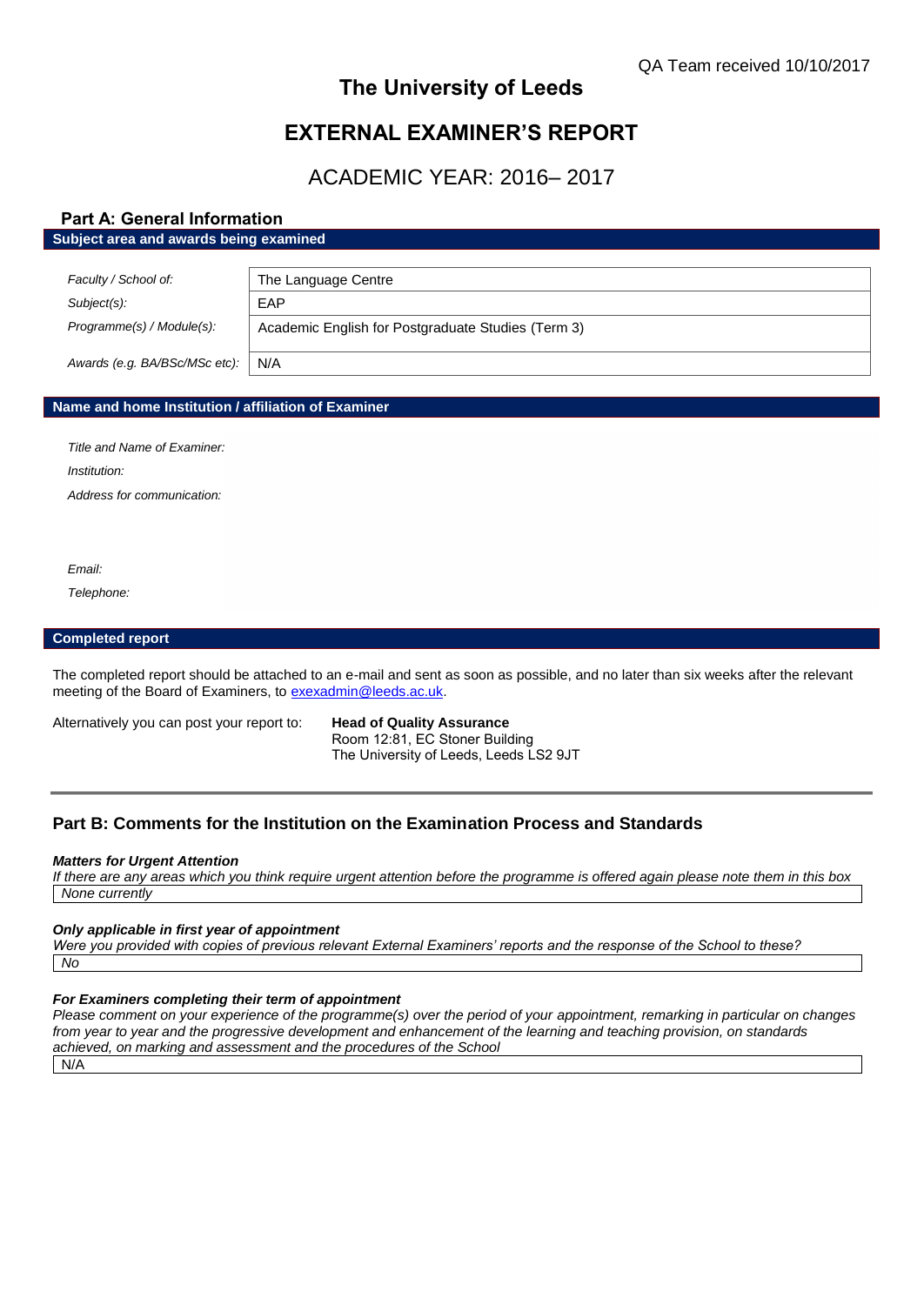## **Standards**

- **1. Please indicate the extent to which the programme Aims and Intended Learning Outcomes (ILOs) were commensurate with the level of the award**
	- *The appropriateness of the Intended Learning Outcomes for the programme(s)/modules and of the structure and content of the programme(s);*
	- *The extent to which standards are appropriate for the award or award element under consideration.*

 The intended learning outcomes are appropriate for the level of the programme. The programme is focused on the academic language and literacy skills students will need to function effectively on their postgraduate programmes, and asks students to complete a range of appropriate and demanding tasks that include extensive reading and extended writing.

- **2. Did the Aims and ILOs meet the expectations of the national subject benchmark (where relevant)?**
	- *The comparability of the programme(s) with similar programme(s) at other institutions and against national benchmarks and the Framework for Higher Education Qualifications.*

 I am familiar with other EAP programmes of this type both as a teacher and an external examiner. I can confirm that this programme compares well, in terms of level and rigour, to similar programmes at my own institution and other institutions with which I am familiar.

# **3. Please comment on the assessment methods and the appropriateness of these to the ILOs**

- *The design and structure of the assessment methods, and the arrangements for the marking of modules and the classification of awards;*
- *The quality of teaching, learning and assessment methods that may be indicated by student performance.*

Overall, the range of assessment methods used on the programme are appropriate and produce work that demonstrates clear understanding of academic language and academic conventions. Marking is in line with the assessment criteria with clear evidence that appropriate processes have been followed.

Some of the tasks, particularly the themed writing task and mini conference at level 3, show an innovative approach to creating a curriculum that is relevant to the wide range of academic disciplines represented on the programme.

I made some comments in the previous report relating to the reflective writing component and I support the plan to remove from summative assessment in 2017/18.

I reiterate the comments in the previous report about the assessment criteria and the need for them to be student-facing and meaningful. The team reported that this a planned project for 2017/18.

I endorse the strong process approach taken in the reading and listening assessments on the programme, as this creates authentic, challenging tasks that reflect the academic context. However, in levels 1 and 2 the writing tasks require no significant academic reading, and the listening tasks are rather peripheral to the overall assessment. The team could consider adjusting the tasks at these levels to include more reading and listening as part of the assessment.

I note there is no writing (or any other task) under timed/exam conditions as part of assessment. This is not necessarily a problem, but given that many students will be required to sit exams on their programmes and that writing under timed conditions can offer a useful 'backstop' in plagiarism cases, this may be something the team want to consider adding to the programme. Process-based timed-writing assessments that draw on significant reading and writing are something that can work well and are far removed from an IELTS-style writing exam.

I made the point in the previous report that although the students' progress well through the programme, levels 3 and 4 are significantly more demanding than levels 1 and 2. In levels 1 and 2 there is a strong focus on group work which is valuable, but it may be interesting consider more individual tasks and assessment. It is noticeable that much of the content at these levels is about the academic context rather than focusing on academic content. The material on understanding the UK higher education context is certainly relevant and valuable to the students, but it might be interesting to consider including more 'academic' topics at an earlier stage.

The level 4 PhD writing task which required students to critically review a PhD in their field is an interesting approach to the issue of setting PhD students an appropriate and sufficiently demanding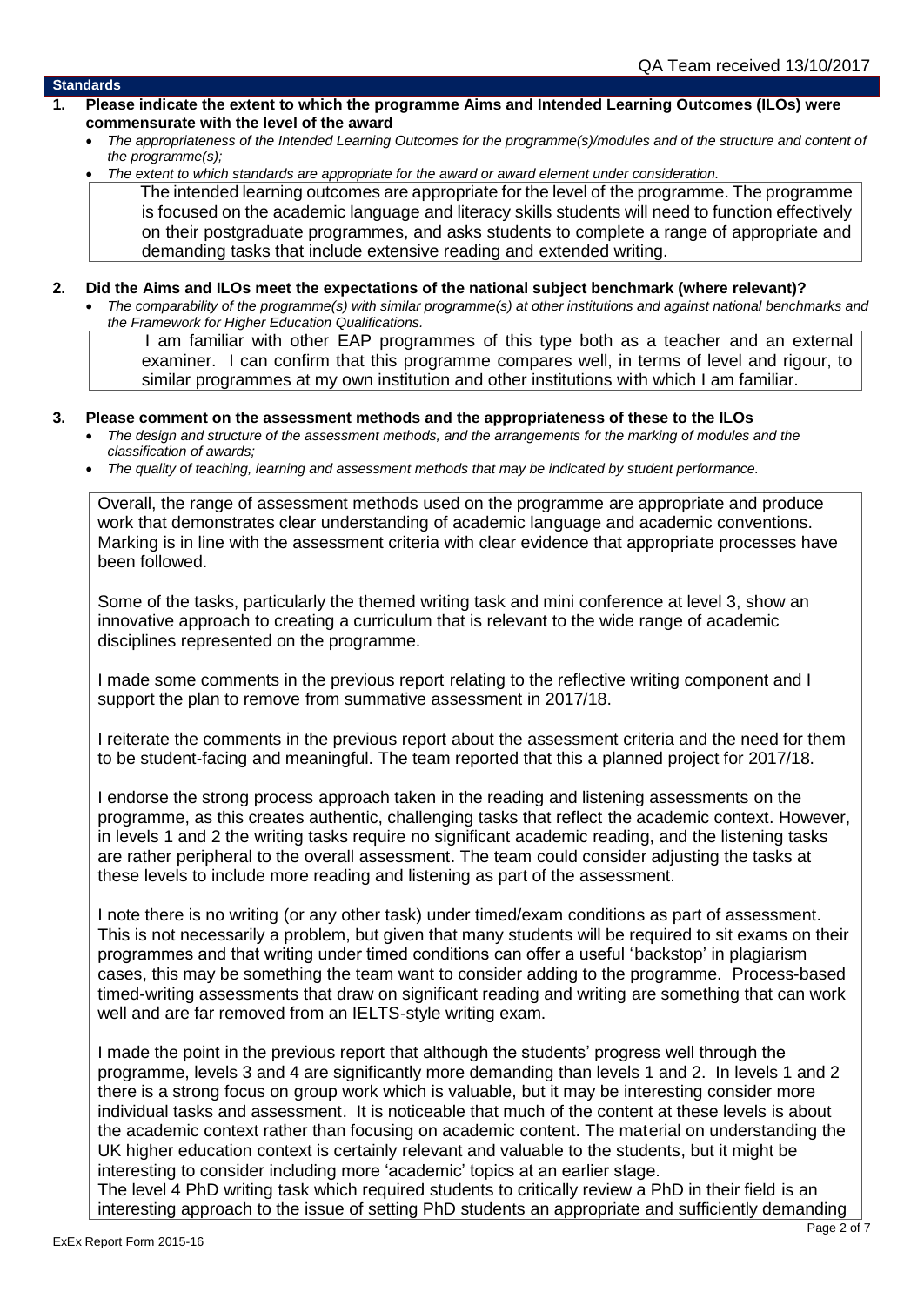task. However, students clearly found the task challenging and some of the writing they produced was descriptive rather than analytical and seemed to focus on summarising the content of the PhD. It also produced a slightly artificial 'genre' in terms of rhetorical structure. However, there is clearly value in making students aware of the requirements of a PhD so might be interesting to adjust the task and ask students to review a section of a PhD rather than the full document.

# **4. Were students given adequate opportunity to demonstrate their achievement of the Aims and ILOs?**

- *The academic standards demonstrated by the students and, where possible, their performance in relation to students on comparable courses;* 
	- *The strengths and weaknesses of the students as a cohort.*

 The students generally performed well, with students at the top end of the scale producing academic writing that suggests they would cope very well on Postgraduate programmes. In particular, there was lots of evidence of detailed, effective instruction in academic writing and presentation giving. Even students at the lower end of the mark scale demonstrated an awareness of academic style, structure and conventions that indicates the programme is offering effective preparation

- **5. For Examiners responsible for programmes that include clinical practice components, please comment on the learning and assessment of practice components of the curriculum** N/A
- **6. Please comment on the nature and effectiveness of enhancements to the programme(s) and modules since the previous year**

*It would be particularly helpful if you could also identify areas of good practice which are worthy of wider dissemination.*  N/A

# **7. Please comment on the influence of research on the curriculum and learning and teaching**

*This may include examples of curriculum design informed by current research in the subject; practice informed by research; students undertaking research.* 

 The programme and assessments are clearly informed by understanding of EAP scholarship and research. All levels (1,2 and 3) ground their materials and themes in the University context, and the Level 3 focus on the theme of 'time' which leads to an essay and a multidisciplinary conference, is creative and university-embedded approach to the problem of having students from a broad range of disciplines in a single class. Students in this level have the opportunity to really engage with language, literature and ideas in their particular discipline which offers the best preparation for their academic future

**8. Where the programme forms part of an Integrated PhD, please comment on the appropriateness of the programme as training for a PhD N/A**

# **For Examiners involved in mentoring arrangements**

**9. If you have acted as a mentor to a new External Examiner or have received mentor support please comment here on the arrangements**

I was asked to mentor a new external in the centre. This was very clearly explained and organised.

**The Examination/Assessment Process**

**10. The University and its Schools provide guidance for External Examiners as to their roles, powers and responsibilities. Please indicate whether this material was sufficient for you to act effectively as an External Examiner.**

*Whether External Examiners have sufficient access to the material needed to make the required judgements and whether they are encouraged to request additional information.*

Yes

**11. Did you receive appropriate documentation relating to the programmes and/or parts of programmes for which you have responsibility, e.g. programme specifications or module handbooks, marking criteria?**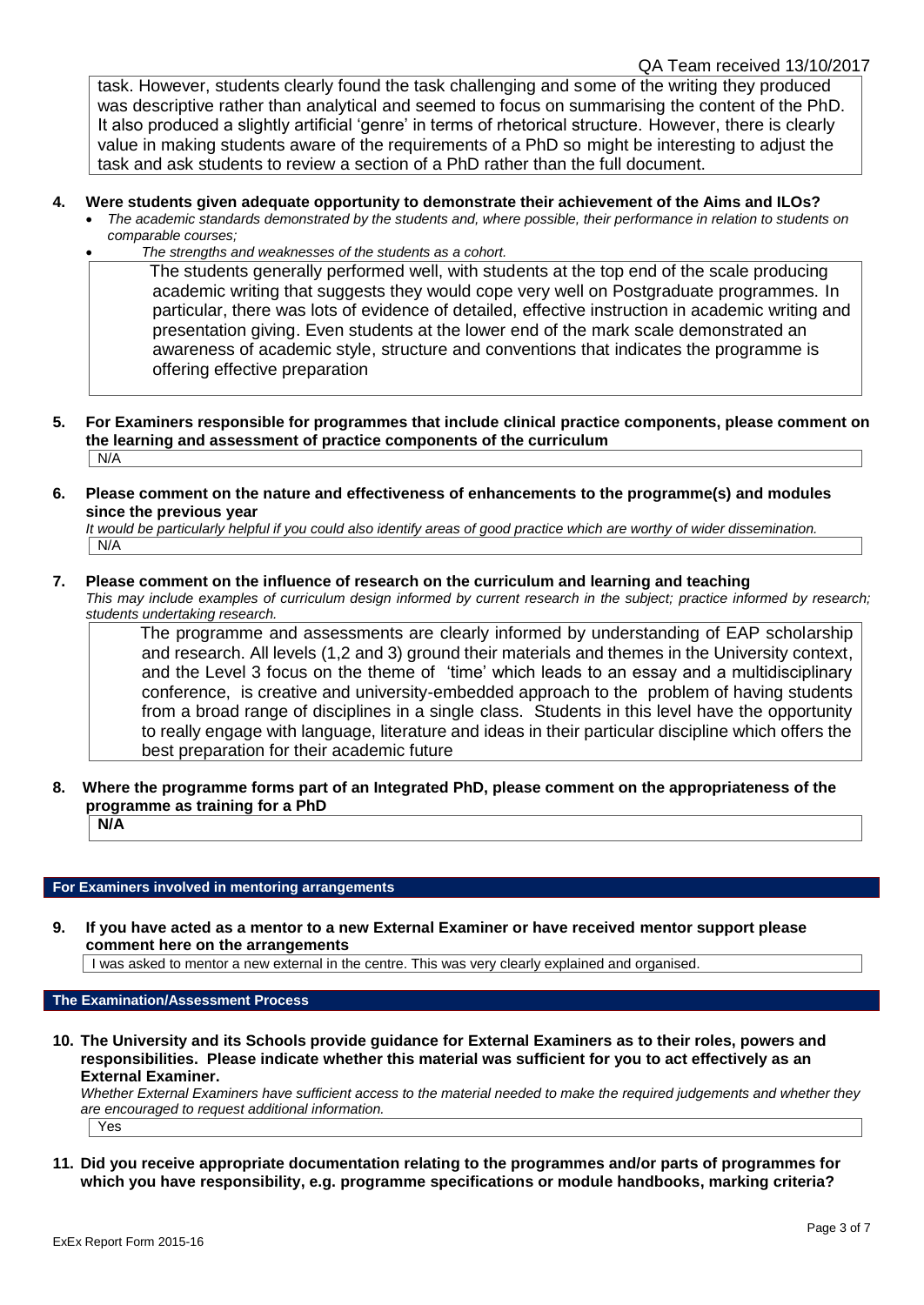*The coherence of the policies and procedures relating to External Examiners and whether they match the explicit roles they are asked to perform.*  Yes

- **12. Were you provided with all draft examination papers/assessments? Was the nature and level of the questions appropriate? If not, were suitable arrangements made to consider your comments?** N/A
- **13. Was sufficient assessed / examined work made available to enable you to have confidence in your evaluation of the standard of student work? Were the scripts clearly marked/annotated?**

Yes

**14. Was the choice of subjects for dissertations appropriate? Was the method and standard of assessment appropriate?**

N/A

- **15. Were the administrative arrangements satisfactory for the whole process, including the operation of the Board of Examiners? Were you able to attend the meeting? Were you satisfied with the recommendations of the Board?** Yes
- **16. Were appropriate procedures in place to give due consideration to mitigating circumstances and medical evidence?**

Yes, although I was surprised to note that the students are not anonymised for any aspect of assessment. However, I understand this is in line with University policy.

## **Other comments**

**Please use this box if you wish to make any further comments not covered elsewhere on the form**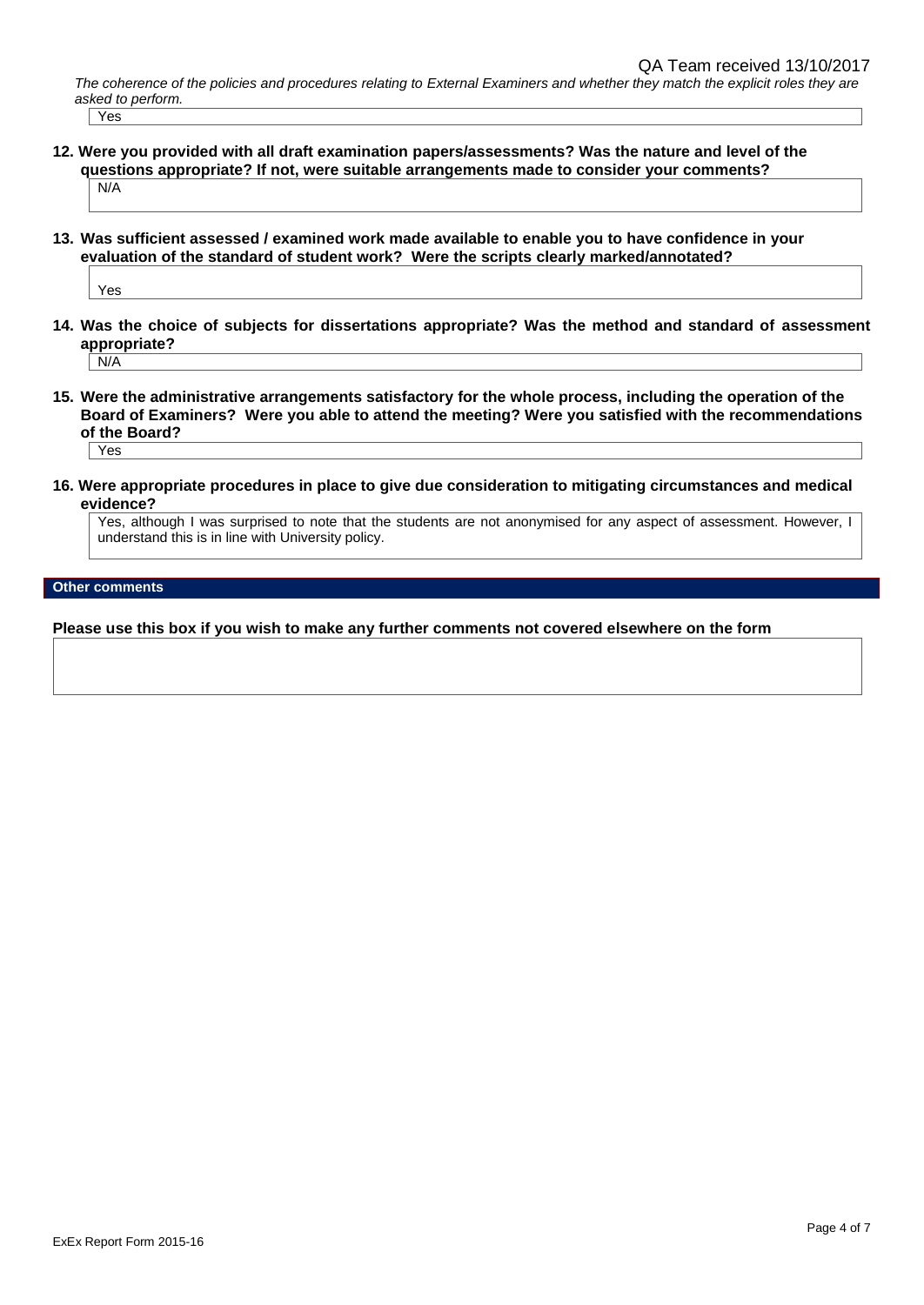# **Part C: School Response to External Examiner Report**

**Name of School and Head of School (or nominee)**

*Title and Name of Responder: Position\*: Faculty / School of: Address for communication:*

*Email: Telephone:*

*\*If the individual responding to the report is not the Head of School please state their position within the School.*

# **Completing the School response**

The completed School response (including the full original report) should be attached to an e-mail and sent to the Pro-Dean for Student Education in the relevant Faculty. Following approval by the Pro-Dean for Student Education, the School must send the response (including the full original report) directly to the External Examiner. A copy must also be emailed to the Quality Assurance Team a[t qat@leeds.ac.uk.](mailto:qat@leeds.ac.uk) External Examiners should receive a formal response no later than six weeks after receipt of the original report.

# *Response to Points of innovation and/or good practice*

#### *Response to Enhancements made from the previous year* N/A

## *Response to Matters for Urgent Attention*

*If any areas have been identified for urgent attention before the programme is offered again please provide a specific response to them here:* N/A

# *Response to questions 1-7 (and related comments)*

*Schools may provide a general response; however, where Examiners raise specific points these must be addressed individually: I* made some comments in the previous report relating to the reflective writing component and *I* support *the plan to remove from summative assessment in 2017/18.*

**Response:** We can confirm that we have removed this element for 2017/18.

*I reiterate the comments in the previous report about the assessment criteria and the need for them to be student-facing and meaningful. The team reported that this a planned project for 2017/18.* 

**Response:** The criteria have been rewritten for 2017/18. We feel they are now more accessible than the previous versions. However, the need for concise and clear descriptors for assessors may still leave the criteria a little too esoteric for students. To counter this, we devote time in class to help students understand the criteria. We also use it, where possible, for formative tasks and drafts.

Regarding changes to the criteria, it should be pointed out that there is an institutional requirement for standardisation across all Level 4 programmes, therefore decisions relating to the criteria are not usually made at programme level.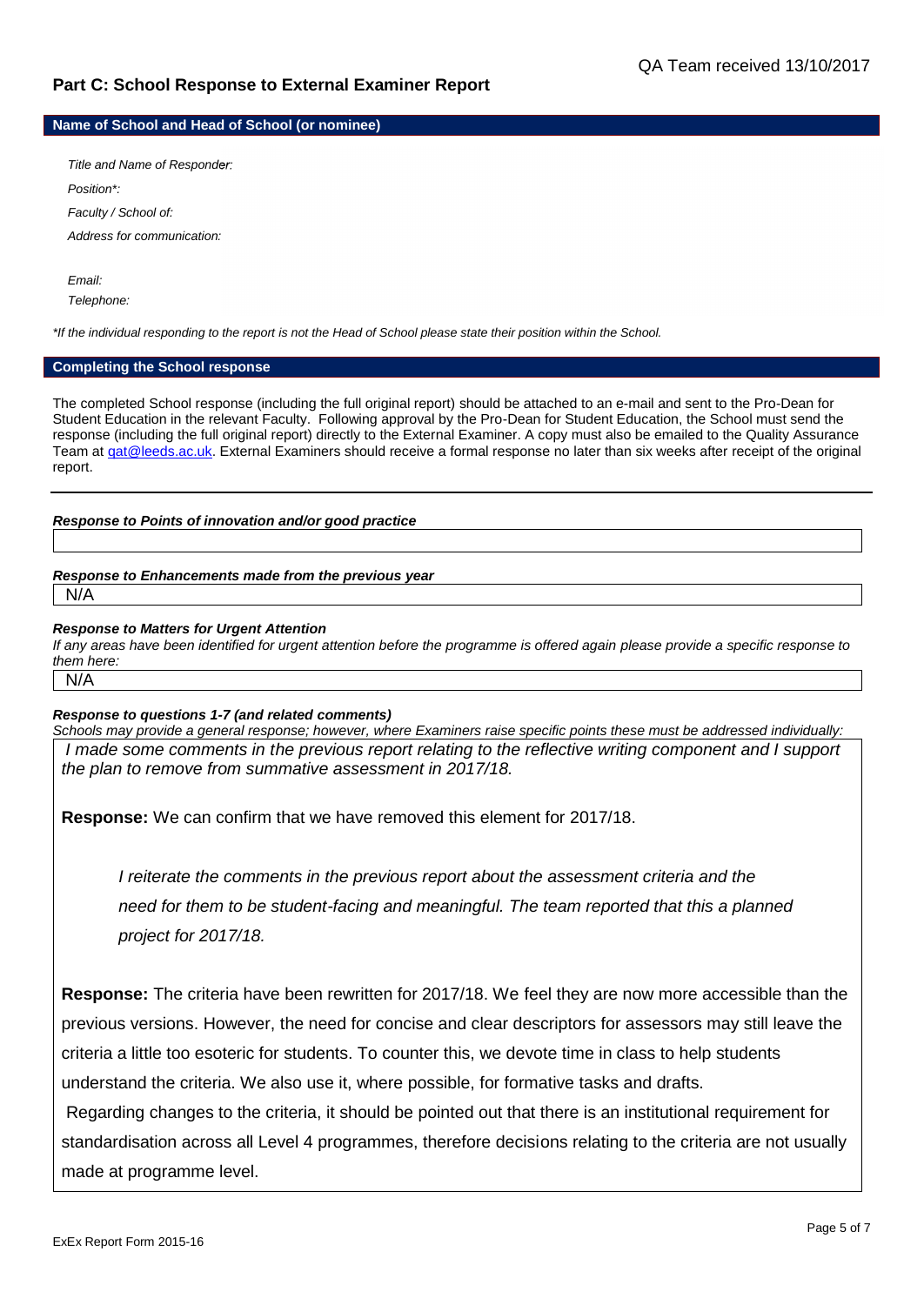*I endorse the strong process approach taken in the reading and listening assessments on the programme, as this creates authentic, challenging tasks that reflect the academic context. However, in levels 1 and 2 the writing tasks require no significant academic reading, and the listening tasks are rather peripheral to the overall assessment. The team could consider adjusting the tasks at these levels to include more reading and listening as part of the assessment.*

**Response:** We are happy with the reading demands for level 1 and 2 assessments. Both levels are primarily focused on language development; to achieve this we feel it is necessary to use manageable texts.

We are in the process of reviewing listening across AEPS, in 2017/18 we will add an assessed listening test to Levels 1, 2, & 4. The listening test will be built in to the Academic Strategies component, which will focus on developing top-down and bottom-up listening strategies.

*I* note there is no writing (or any other task) under timed/exam conditions as part of *assessment. This is not necessarily a problem, but given that many students will be required to sit exams on their programmes and that writing under timed conditions can offer a useful 'backstop' in plagiarism cases, this may be something the team want to consider adding to the programme. Process-based timed-writing assessments that draw on significant reading and writing are something that can work well and are far removed from an IELTS-style writing exam.* 

**Response:** While we see the benefits of process-based timed writing there are no current plans to include such assessments in the near future. We discussed this suggestion at length and decided that, for the time being, we consider our current approach to writing to be adequate. We already have timed writing that does not count towards the assessment which can help address any plagiarism concerns. It would be interesting to hear suggestions of what form a process-based timed writing could take. The listening test will be conducted under test conditions.

*I* made the point in the previous report that although the students' progress well through *the programme, levels 3 and 4 are significantly more demanding than levels 1 and 2. In levels 1 and 2 there is a strong focus on group work which is valuable, but it may be interesting consider more individual tasks and assessment. It is noticeable that much of the content at these levels is about the academic context rather than focusing on academic content. The material on understanding the UK higher education context is certainly relevant and valuable to the students, but it might be interesting to consider including more 'academic' topics at an earlier stage.*